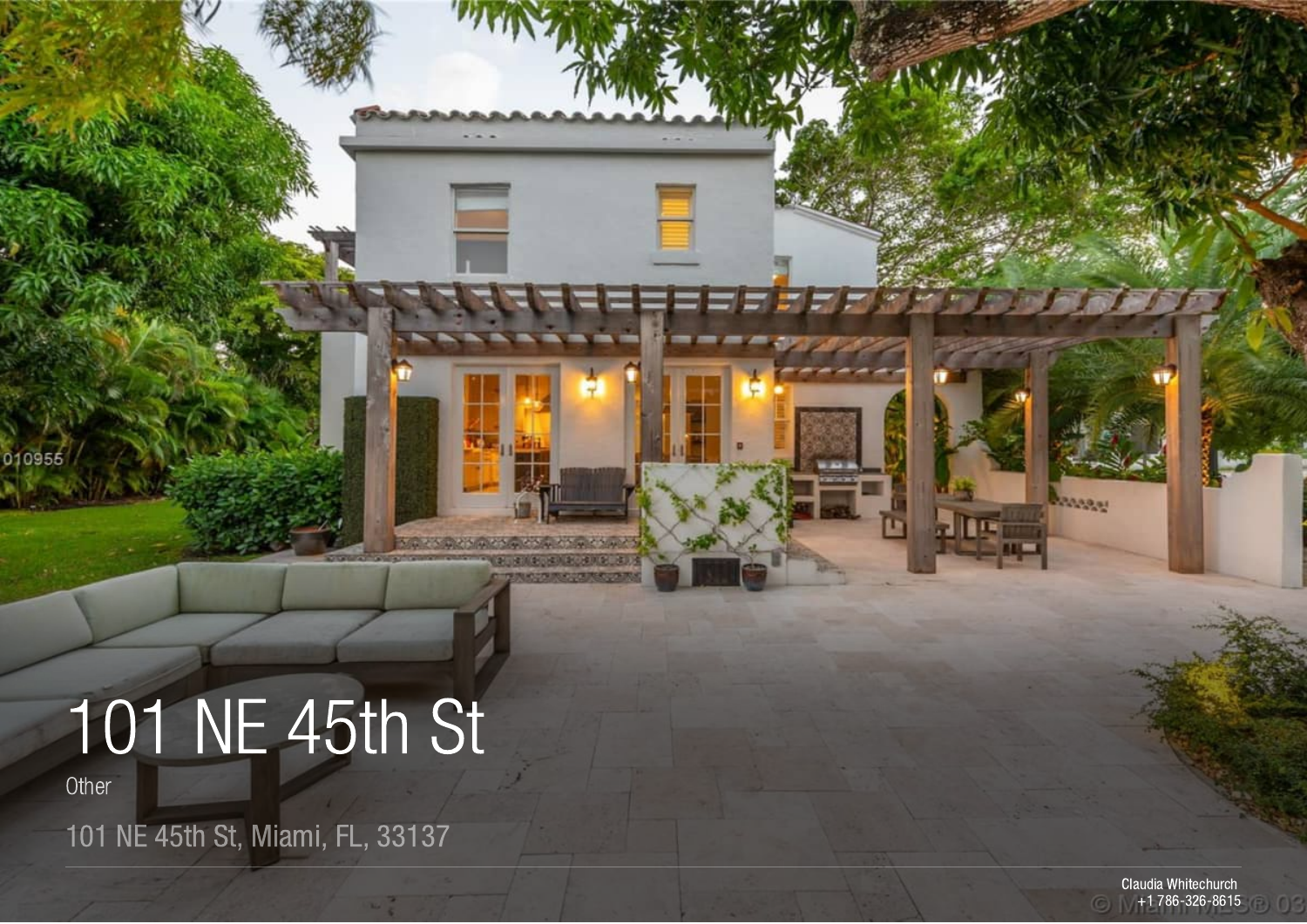

# 101 NE 45th St

101 NE 45th St, Miami, FL, 33137

**Price: \$4,250,000 MLS #: A11010955** 



Truly one of a kind. 1924 historic home in trendy & up and coming neighborhood Buena Vista has been completely gutted & renovated to its old Spanish charm w/ modern finishes. Architectural details throughout. Some features: high ceilings, open floor plan, bay windows, working fireplace, formal dining room, Dade county pine hard wood floors, Key West style white plantation shutters, surround sound & gourmet chef's kitchen. 3 spacious bedrooms upstairs, office/den downstairs + fabulous fully equipped spacious 1bed/1ba guest cottage in back. Oversized secure, private gated corner lot surrounded by lush tropical landscaping & inviting pool & spa. Superb location! Conveniently close to Miami Design District. 24hr notice req. Great for entertaining! This home is fully furnished excluding all art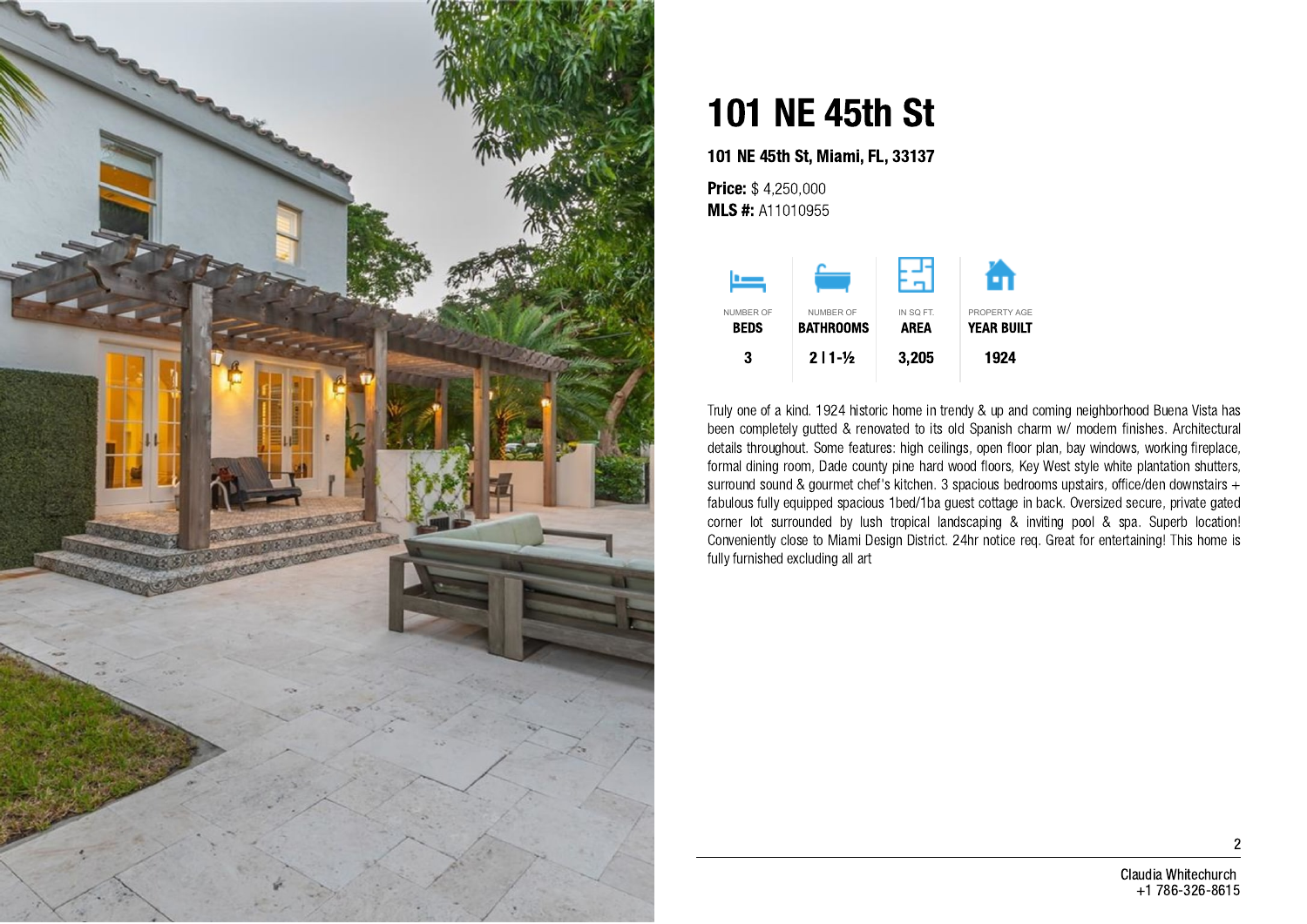

#### Amenities

Air conditioning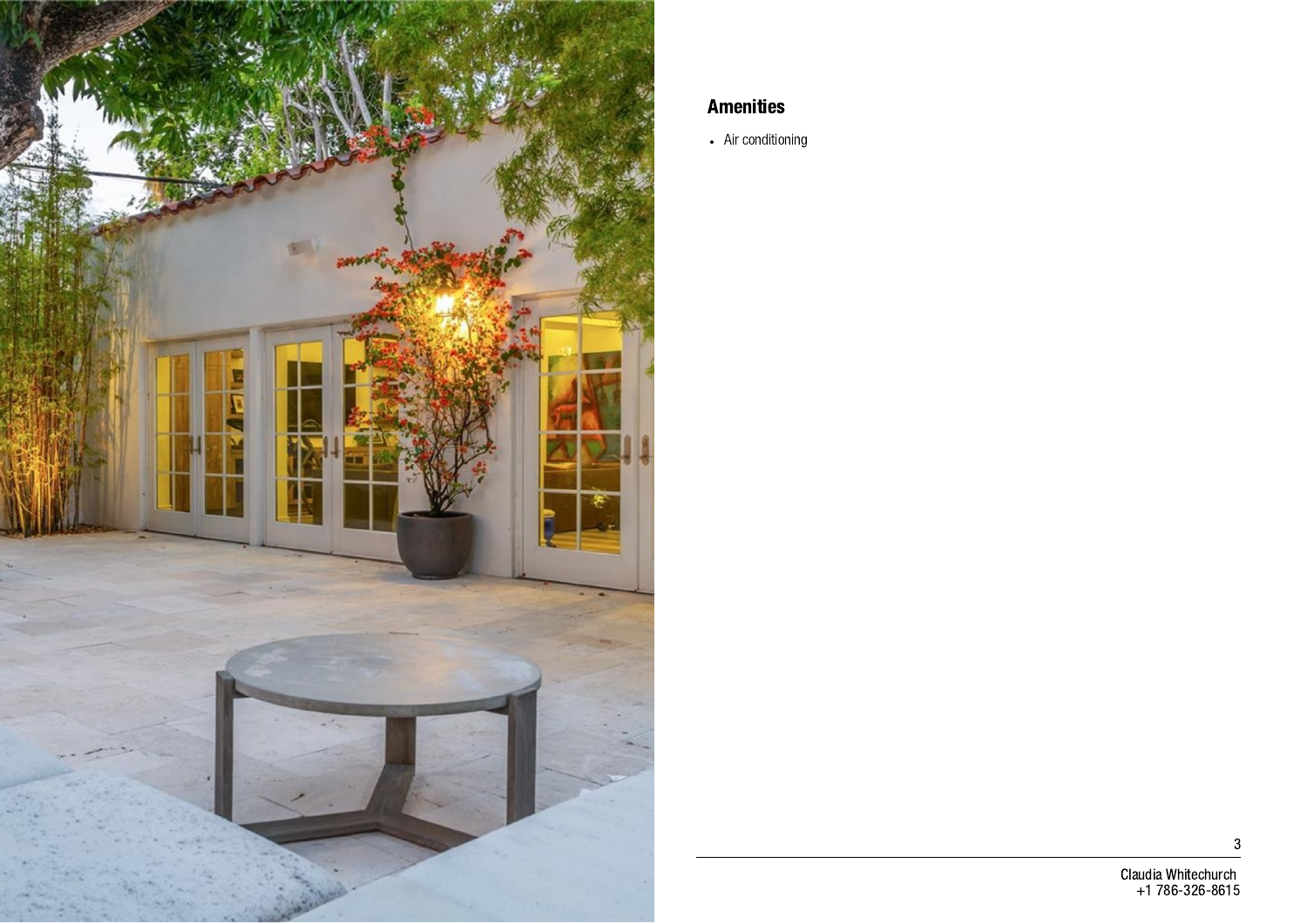

# Claudia Whitechurch

Sales Associate

Miami Beach, Florida 33139 +1 786-326-8615 +1 786-326-8615 claudia.whitechurch@floridamoves.com <https://www.coldwellbankerluxury.com/claudia-whitechurch-a2>

With a 35+ year commitment to exceptional real estate sales, Claudia Whitechurch and Laura Curson are among Miami Beach's market leaders with a proven track record of success and paramount client care. Facilitating an effortless real estate experience, coupled with transaction discretion and expert market knowledge, is the cornerstone of their business philosophy.

Utilizing the latest technology to stay ahead of the market trends, Claudia and Laura empower their clients to make the most educated real estate decisions, while continuing to cultivate a secure pipeline of worldwide buyers, sellers and investors who rely on their sound expertise.

Whether studying those market trends, showing a luxury residence or employing a variety of marketing initiatives to expose their listings to a global audience, they do it with integrity, professionalism and a wealth of knowledge.

Claudia and Laura possess an unwavering commitment to their clients and strive to exceed their expectations. From the initial meeting to the closing, and even beyond, Claudia and Laura deliver results.

Languages I speak

English Portuguese Spanish

## Listed by: Coldwell Banker Realty



### <https://www.coldwellbankerluxury.com/101-ne-45th-st>

Claudia Whitechurch +1 786-326-8615

4



© 2022 Coldwell Banker Real Estate LLC. All Rights Reserved. Coldwell Banker®, the Coldwell Banker logo, Coldwell Banker Global Luxury International® and the Coldwell Banker Global Luxury International logo are registered service marks owned by Coldwell Banker Real Estate LLC. Coldwell Banker Real Estate LLC fully supports the principles of the Fair Housing Act and the Equal Opportunity Act. Each Office is Independently Owned and Operated.